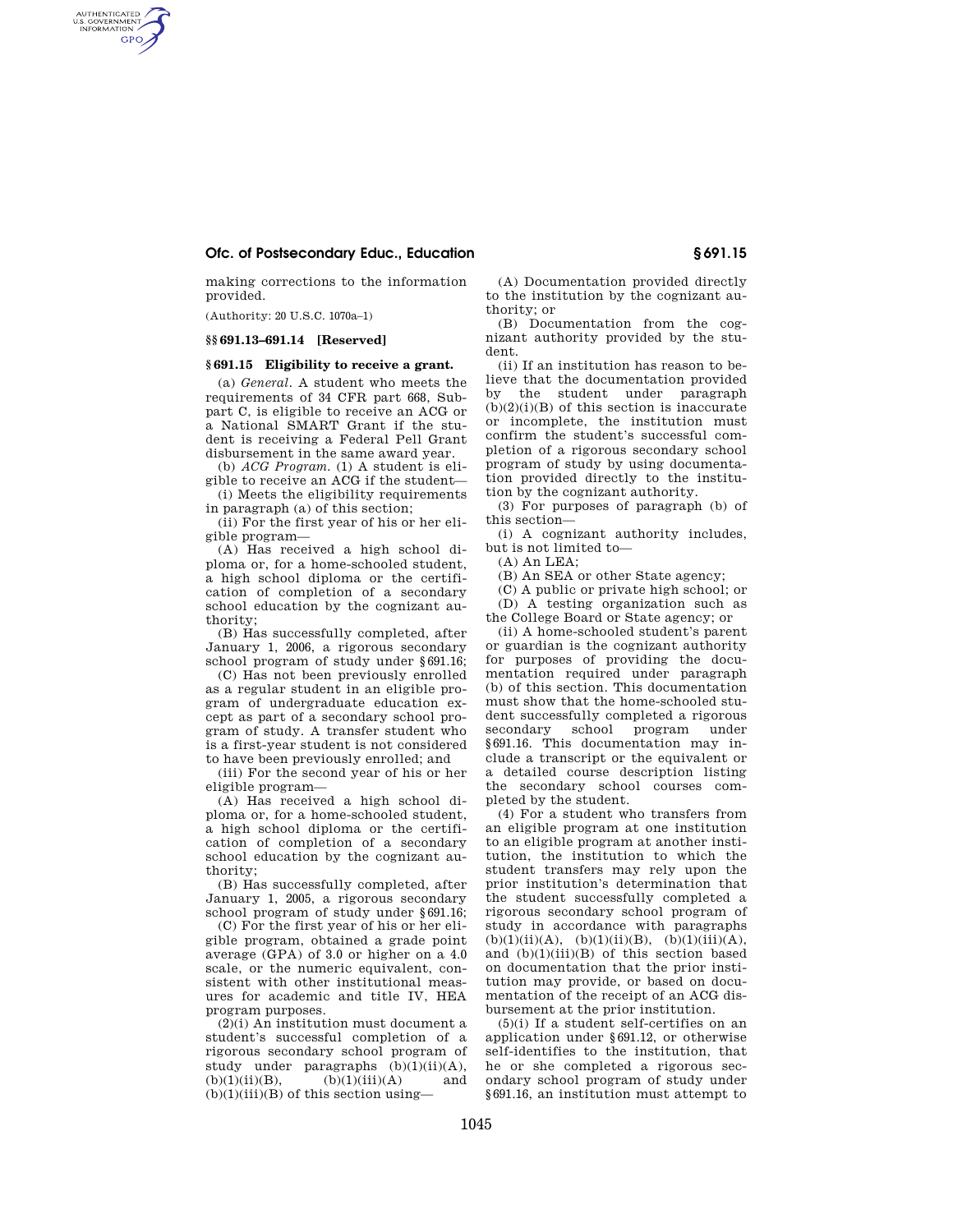collect the documentation described under paragraph (b)(2) of this section.

(ii) Notwithstanding 34 CFR 668.16(f), an institution is not required to determine the ACG eligibility of a student if the student does not self-certify on his or her application, or otherwise selfidentify to the institution, the completion of a rigorous secondary school program of study.

(c) *National SMART Grant Program.* A student is eligible to receive a National SMART Grant for the third, fourth, or fifth year of his or her eligible program if the student—

(1) Meets the eligibility requirements in paragraph (a) of this section;

 $(2)(i)$  In accordance with the institution's academic requirements, formally declares an eligible major;

(ii) Is at an institution where the academic requirements do not allow a student to declare an eligible major in time to qualify for a National SMART Grant on that basis and the student demonstrates his or her intent to declare an eligible major in accordance with paragraph (d) of this section; or

(iii) Is at an institution that offers as an eligible major a qualifying liberal arts curriculum identified under §691.17(b); and

(3) Has a cumulative GPA through the most recently completed payment period of 3.0 or higher on a 4.0 scale, or the numeric equivalent measure, consistent with other institutional measures for academic and title IV, HEA program purposes, in the student's eligible program.

(d) *Intent to declare a major.* (1) For a student whose institution's academic policies do not allow the student to declare an eligible major in time to qualify for a National SMART Grant disbursement, the institution must obtain and keep on file a recent self-certification of intent to declare an eligible major that is signed by the student.

(2) The student described in paragraph (d)(1) of this section must formally declare an eligible major when he or she is able to do so under the institution's academic requirements.

(3) If the student is enrolled in a qualifying liberal arts curriculum as a major, there is no requirement to declare a major.

**§ 691.15 34 CFR Ch. VI (7–1–10 Edition)** 

(e) *Documentation of progression in the major.* The institution must document a student's progress in taking the courses necessary to complete the program in the intended or declared major that establishes eligibility for a National SMART Grant. Documentation of coursework progression in the eligible program may include, but is not limited to:

(1) Written counselor or advisor tracking of coursework progress toward a degree in the intended or declared eligible major.

(2) Written confirmation from an academic department within the institution that the student is progressing in coursework leading to a degree in the intended or declared eligible major. This confirmation must be signed by a departmental representative for the intended eligible major.

(3) Other written documentation of coursework that satisfies the ongoing<br>nature of monitoring student nature of monitoring coursework progression in the intended or declared eligible major.

(f) *Transfer students.* (1)(i) Under the ACG Program, if a student transfers to an institution that accepts for enrollment at least the credit or clock hours to be considered a second-year student from all prior postsecondary institutions attended by the student, the GPA to determine second-year eligibility for an ACG is calculated using the grades from all coursework accepted by the current institution into the student's eligible program.

(ii) Under the ACG Program, if a student transfers to an institution that accepts for enrollment less than the credit or clock hours to be considered a second-year student from all prior postsecondary institutions attended by the student, the GPA to determine second-year eligibility for an ACG is calculated using the grades from—

(A) All coursework accepted from all prior postsecondary institutions by the current institution into the student's eligible program; and

(B) The coursework earned at the current institution through the payment period in which the student completes the credit or clock hours of the student's first year in an eligible program based on the total of the credit or clock hours accepted on transfer and